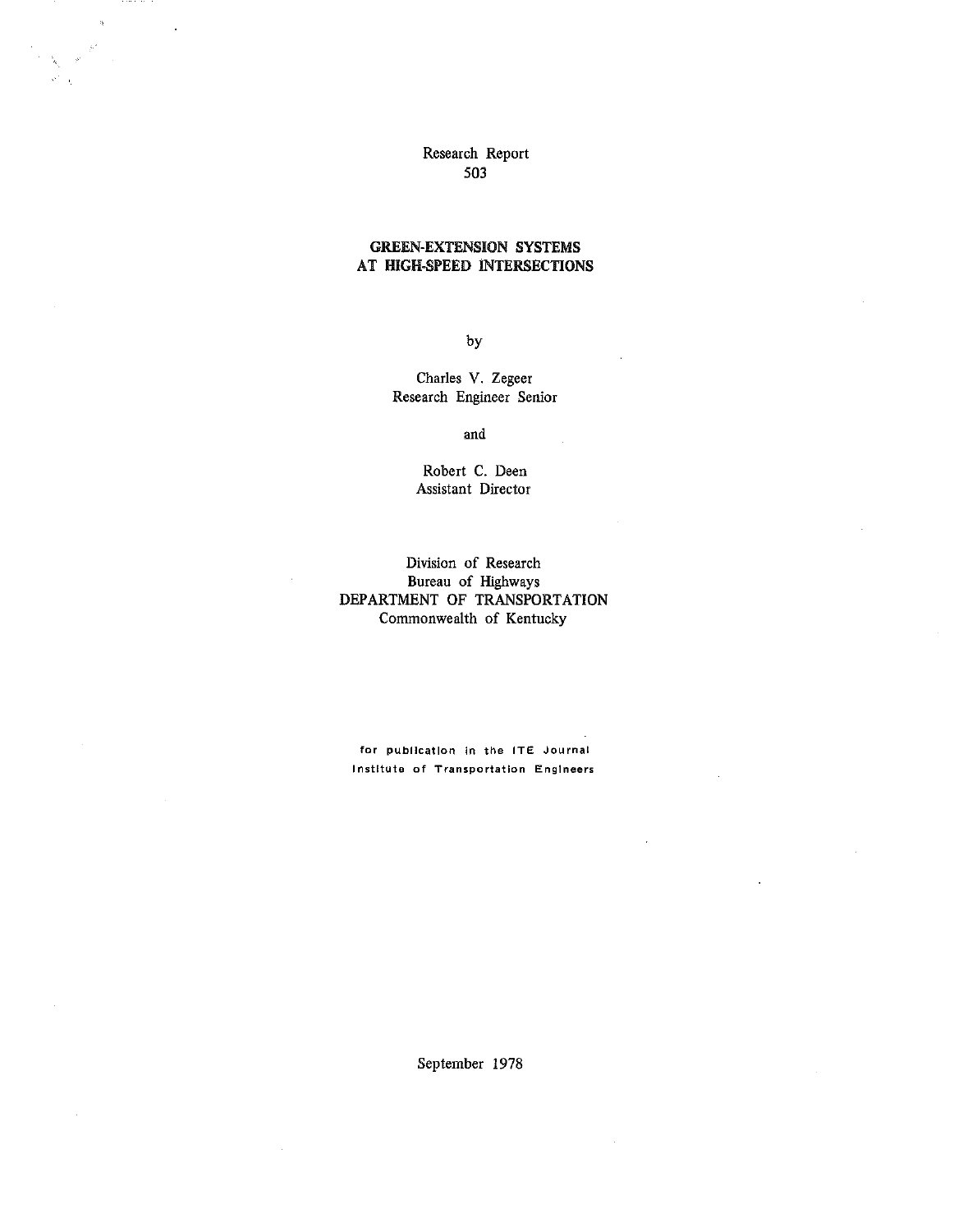#### ABSTRACT

The purpose of this study was to determine the effectiveness of green-extension systems (GES) for reducing the dilemma-zone problem associated with the amber phase of traffic signals at high-speed intersections. Reactions of 2,100 drivers were noted during the amber phase at nine intersections, and the dilemma-zone distances with respect to the stop bar were determined.

Before-and-after studies made at three green-extension sites showed a 54-percent reduction in total accidents and a 75-percent reduction in rear-end accidents after GES installation. Accident severity was unaffected.

Conflict, volume, delay, and speed data were taken before and after GES installation at two sites. A 62-percent reduction in yellow-phase conflicts was noted after green extension was provided, and conflict rates decreased significantly at both sites. No significant change was found in vehicle delay due to green extension.

Expected present-worth benefits due to GES installations were found to range from \$29,000 to \$420,000, depending on the history of rear-end accidents. Benefit-cost ratios ranged from 6 to 70.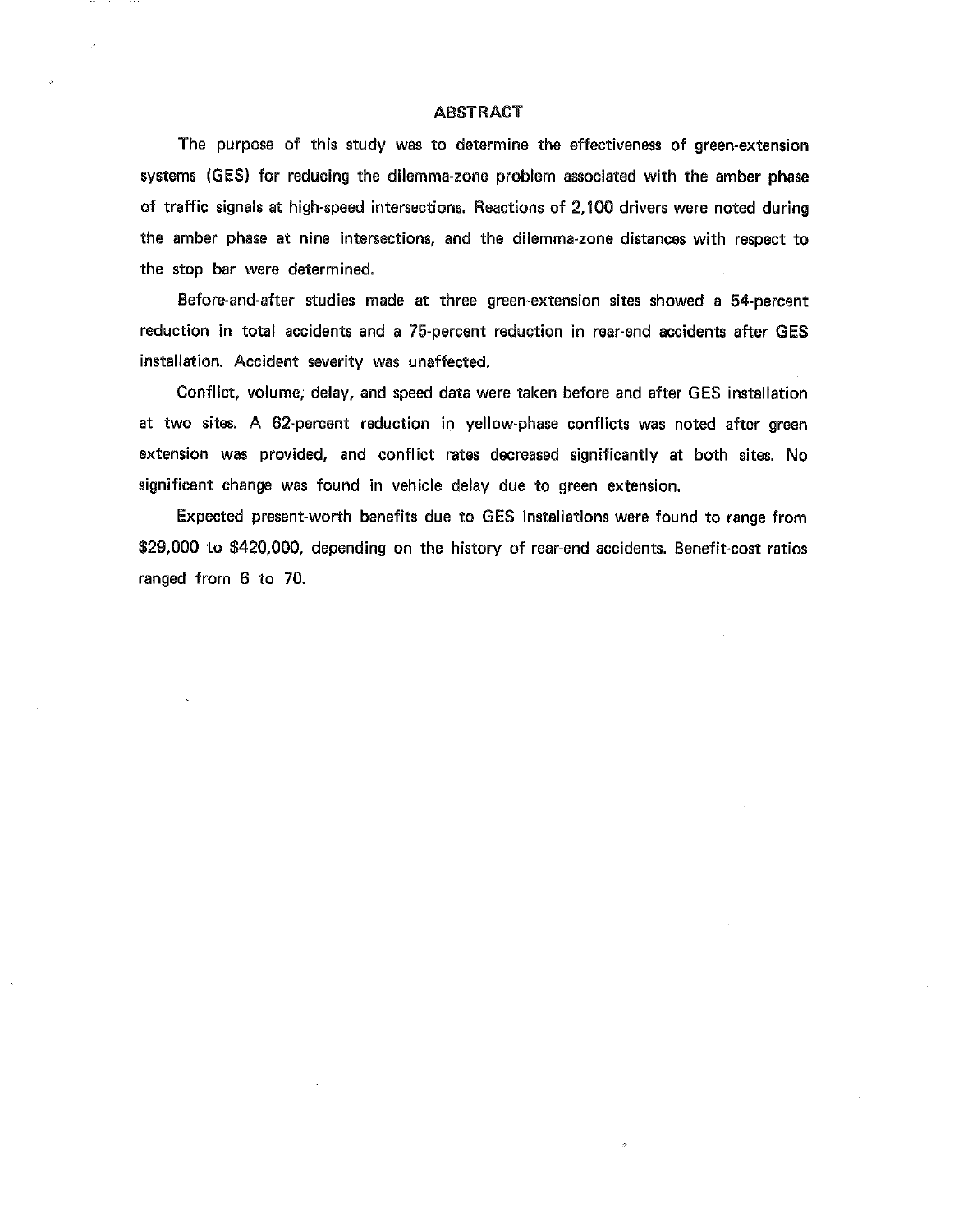Introduction. When approaching a traffic signal during the green phase in the general range of 35 to 55 mph ( 15.6 to 24.6 m/s), a driver confronts the alternative of proceeding through the intersection or anticipating a change to amber and attempting to stop, referred to as the "dilemma zone" with reference to the decision-making required by the driver. Inappropriate decisions by some drivers result in numerous rear-end and right-angle collisions at intersections where the flow of traffic is at a fairly high speed.

There have been attempts to decrease the number of rear-end and right-angle collisions by installing green-phase extension systems (GES systems) (1). These systems include presence-detection loops in the pavement preceding the intersection which transmit messages to a receiver in the signal control box. An extension of the green phase occurs only if a vehicle is passing over the detector within an interval which has been predetermined as the dilemma zone. An extension of the green phase at this point permits the vehicle to proceed onward through the intersection without having to stop abruptly to avoid running a red light.

Kentucky presently has 32 intersections with various modification of GES systems, and plans have been made for several more. While these systems should theoretically increase safety and reduce rear-end and right-angle accidents, very little data are available to verify their effectiveness. Also, since the green phase is extended on the major approaches only, delay would be expected to increase on the side streets. The extent of such added delay has not been determined for various traffic volumes.

Dilemma Zone. To determine the length of the dilemma zone, driver responses were recorded at nine high-speed intersections in Lexington and Louisville. All intersections were on four-lane, divided arterials. At each approach, distances were measured from the stop bar to the end points of each dashed-type lane stripe back to about 600 feet ( 183 m). A state car was parked on the right shoulder about 200 feet (61 m) back from the intersection.

Two observers were used to record the data: one monitored the speed of each vehicle approaching the intersection, and the other watched for the yellow indication. The instant that the yellow was displayed, the location of any vehicle within 600 feet (183 m) of the intersection was observed in terms of a specific paint stripe. The vehicle speed was also recorded along with the vehicle type and whether it stopped or proceeded through the intersection. Responses of about 2,100 drivers to the yellow phase were recorded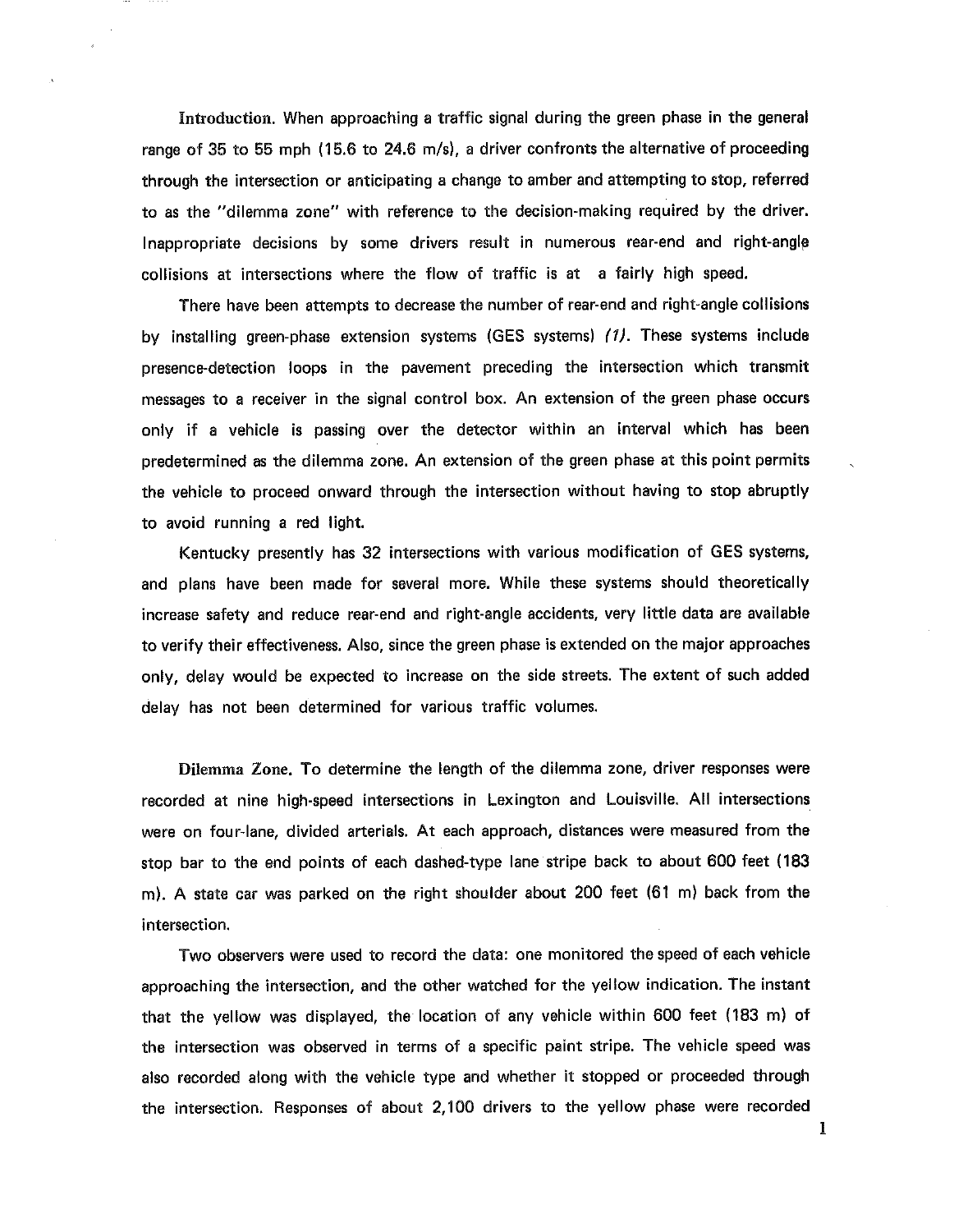in this manner.

Motorists included in the data collection were travelling straight with no left- or right-turning vehicles included. No data were recorded under congested conditions or when the speed of a vehicle was influenced by any other vehicle. All classifications of vehicles were recorded, and trucks (six tires and larger) were analyzed separately from cars. No significant differences in driver reactions were noted between cars and trucks. However, only straight, level intersection approaches were used. The response of truck drivers on downgrade approaches should also be tested.

Responses were first grouped into 5-mph (2-m/s) intervals. The next data summary was by "stopping" and "non-stopping" vehicles. Ranges of distances of 10 feet (3 m) were used for tabulating the number of drivers in each group. A set of curves for speeds of 35 to 55 mph (16 to 25 m/s) was drawn from the data as shown in Figure 1.

The probability of stopping is shown for five different speeds as related to the distance of the vehicle from the intersection in Figure 1. At 55 mph (25 m/s), about 20 percent of all motorists will stop if the yellow appears when they are 255 feet (78 m) from the intersection. The dilemma zone has been defined as the distance interval with a probability of stopping between 10 and 90 percent  $(1)$ . For example, the dilemma zone for motorists travelling 45 mph (20 m/s) is from 152 to 325 feet (46 to 99 m).

Dilemma zone distances from the Kentucky data were compared with data reported by other investigators (1, 2, 3, 4, 5, 6). The Kentucky data are very close to most of the references for a 10-percent stopping probability. At the 90-percent probability level, the distances for Kentucky data are slightly higher than the others at 35 to 45 mph (16 to 20 m/s). The high-speed distances are in close agreement with the other studies. The spacing of both loops of a two-loop GES system for any vehicle speed should be based on these curves for 10 and 90 percent stopping probabilities.

The grade of an approach leg can significantly affect the stopping distances of vehicles. The formula for minimum safe stopping distances was used to determine adjustments to be used when computing loop distances:

D = 1.47 Vt +  $\sqrt{2}/30$  (f ± G)

where  $D =$  minimum safe stopping distances,

 $V =$  vehicle speed in mph,

 $t =$  driver reaction time (2.5 seconds),

 $f =$  coefficient of friction (skidding) when wet, and

 $G =$  grade, in percent.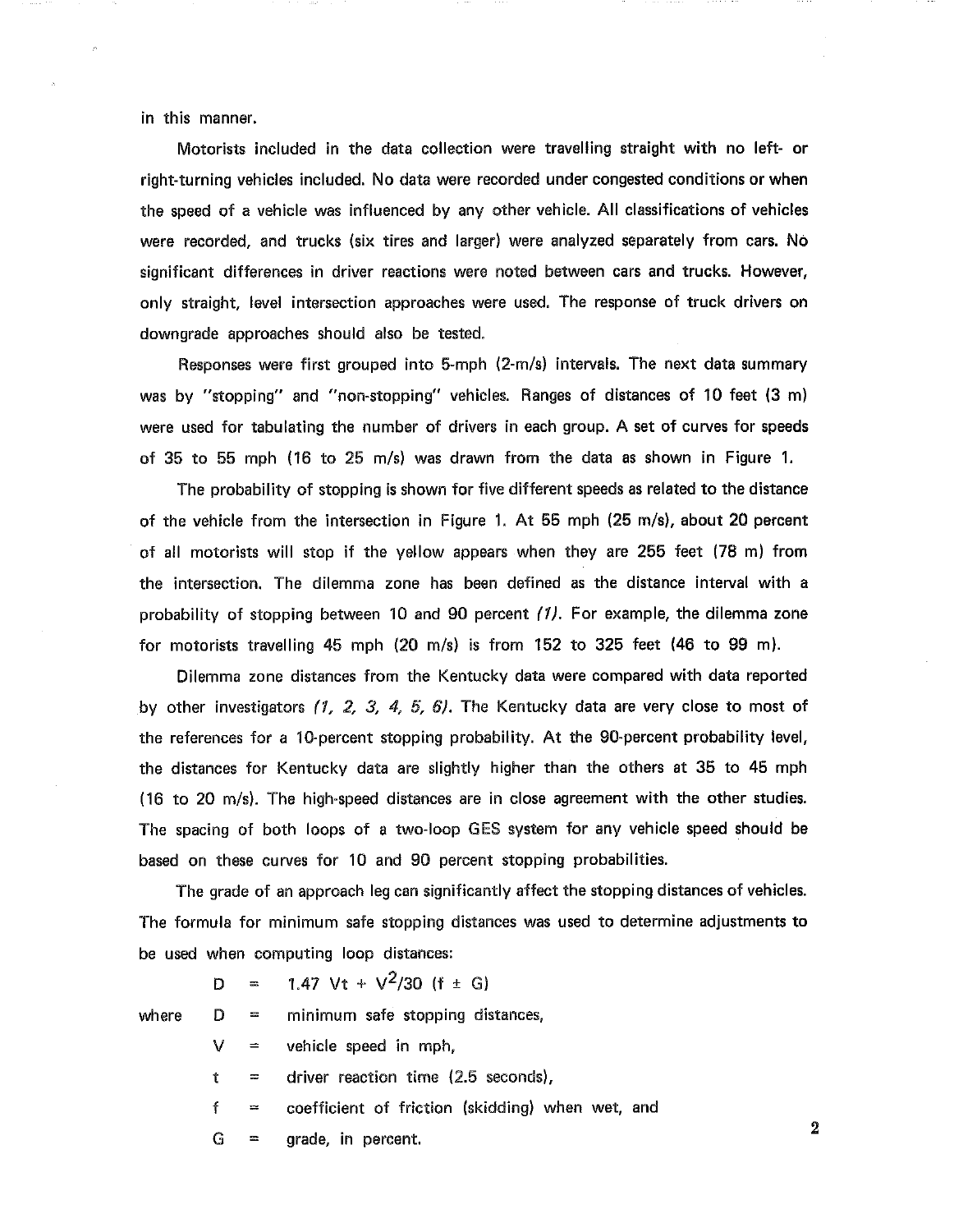The coefficient of friction was assumed to be 0.3 and pertains to wet·road conditions at speeds around 60 mph (27 m/s). Using the formula for minimum safe stopping distances (D) for vehicle speeds of 35 to 55 mph (16 to 25 m/s), adjustments in dilemma zone distances should be made when upgrade or downgrade approaches are involved. For speeds of 55 mph (25 m/s), these adjustments range from ·60 feet (-18 m) to 120 feet (37 m) for grades of +8 to -8 percent, respectively. These values are slightly higher than adjustments given by AASHTO (7).

Use of Green-Extension Systems. Green-extension systems (GES) extend the green phase of a traffic signal to allow a vehicle or a platoon of vehicles to clear the intersection before the yellow indication is given. Green extension is normally installed on both intersection approaches of a major arterial street. However, they may be installed on only one approach in case of a steep downgrade or on all four approaches where two high-speed arterials intersect  $(1, 8)$ . Either two or three multilane, vehicle-detection loops are normally placed in advance of the signal on each approach. Two loops are the most common; three loops are sometimes needed on approaches with steep downgrades, where high truck volumes exist, or where average traffic speeds exceed 45 mph (20 m/s). Loop distances upstream from the stop bar should be based on the dilemma zone. The loop spacings usually correspond to travel times of about 2 to 5 seconds in advance of the stop bar. The 85th-percentile speed is normally used for determining loop spacings.

Loop 1 in a green extension setup refers to the first loop encountered by a vehicle approaching the intersection. In most cases, Loop 1 on one approach is connected in parallel to Loop 1 on the opposite approach. The second loops are connected in a similar manner. Such loops are made to cover all traffic lanes and are generally 4 feet (1.2 m) long. The passage of a vehicle over Loop 1 activates the extension timer which stretches the green time for a pre-determined number of seconds. Another extension of green time is made after passage over Loop 2 to assure clearance of the vehicle through the intersection. More details of the operation of green extension systems are available from several sources (1, 8, 9).

Installation of GES is considered when accidents (particularly rear-end type) occur at a high rate or when a stopping or dilemma-zone problem is found. Green extension is considered with the installation of a new signal when the intersection has a sight distance deficiency, excessive grade on one or more approaches, or where approach speeds exceed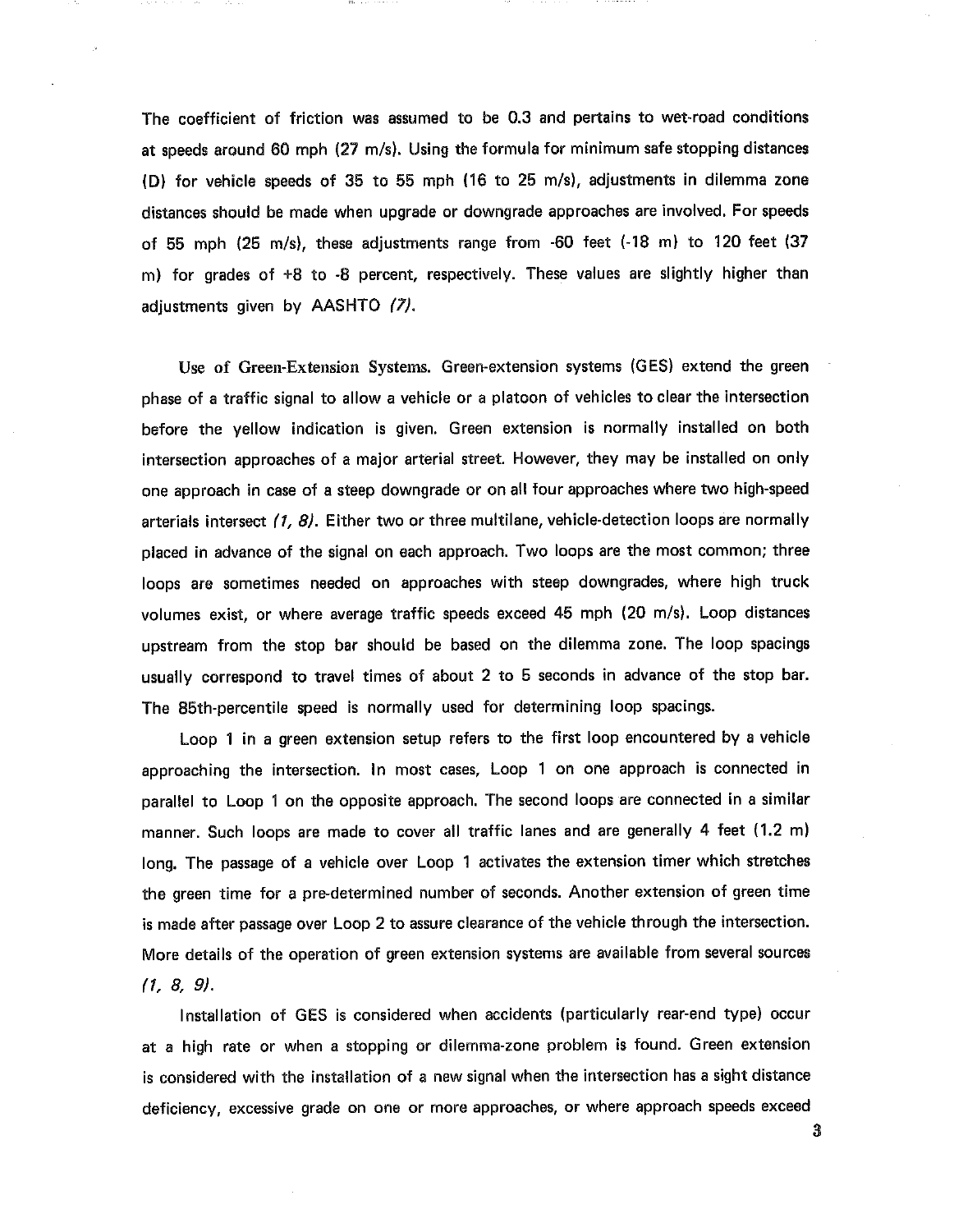40 mph (18 m/s).

The use of GES with an existing signal system is applied in three different manners in Kentucky. The ideal situation is in a rural area where traffic volumes are not high enough during any period of the day to cause congestion. Traffic speeds remain high and adequate gaps exist on the major street so that sufficient green intervals are given to side-street vehicles. In this case, the green extension is not preset to shut off for an excessive side-street delay. A second case is where traffic is generally free flowing except for certain times when traffic may temporarily become congested. In this case, a preset maximum time is used to cut off the extended green after a specified period (usually <sup>99</sup>seconds) and gives the green phase to the side street. The third situation involves traffic which is congested daily during morning and afternoon peak hours. In this case, the green light extension is automatically turned off during these times.

Accident Analysis. To determine the effect of green extension in reducing traffic accidents, before and after analyses were made at three sites. Sites used for these analyses must have had a green extension system installed at an existing signal location and have been in operation sufficiently long for after accident data to be available.

The first location analyzed was US 41A (four-lane, divided highway) at Gate 6 in Ft. Campbell in Christian County ( $AADT = 15,408$ ). It was a three-phase, fully-actuated signal at a T-intersection with GES loop spacings on US 41A at 500 and 150 teet (154 and 46 m). The second location was US 25E at KY 312 in Corbin in Laurel County (AADT = 7,043). It was an eight-phase, fully-actuated signal at a four-way intersection with GES loop spacings on US 25E of 600, 500, and 175 teet (183, 154, and 53 m). The third location was on US 25E at KY 225 in Barbourville, Knox County (AADT <sup>=</sup>11,000). It was a two-phase, fully-actuated signal at a four-way intersection. Loop spacings were set at 575 and 200 feet (175 and 61 m).

Because of the small number of locations, accident data were gathered for several years before and after GES installation. For the accident analysis, a combined total of 8.5 years of before data and 3.7 years of after data were used for the three locations. There were a total of 70 accidents before GES and 14 accidents after, or 8.2 and 3.8 accidents per year, respectively. This was a reduction of about 4.4 accidents per year, or 54 percent.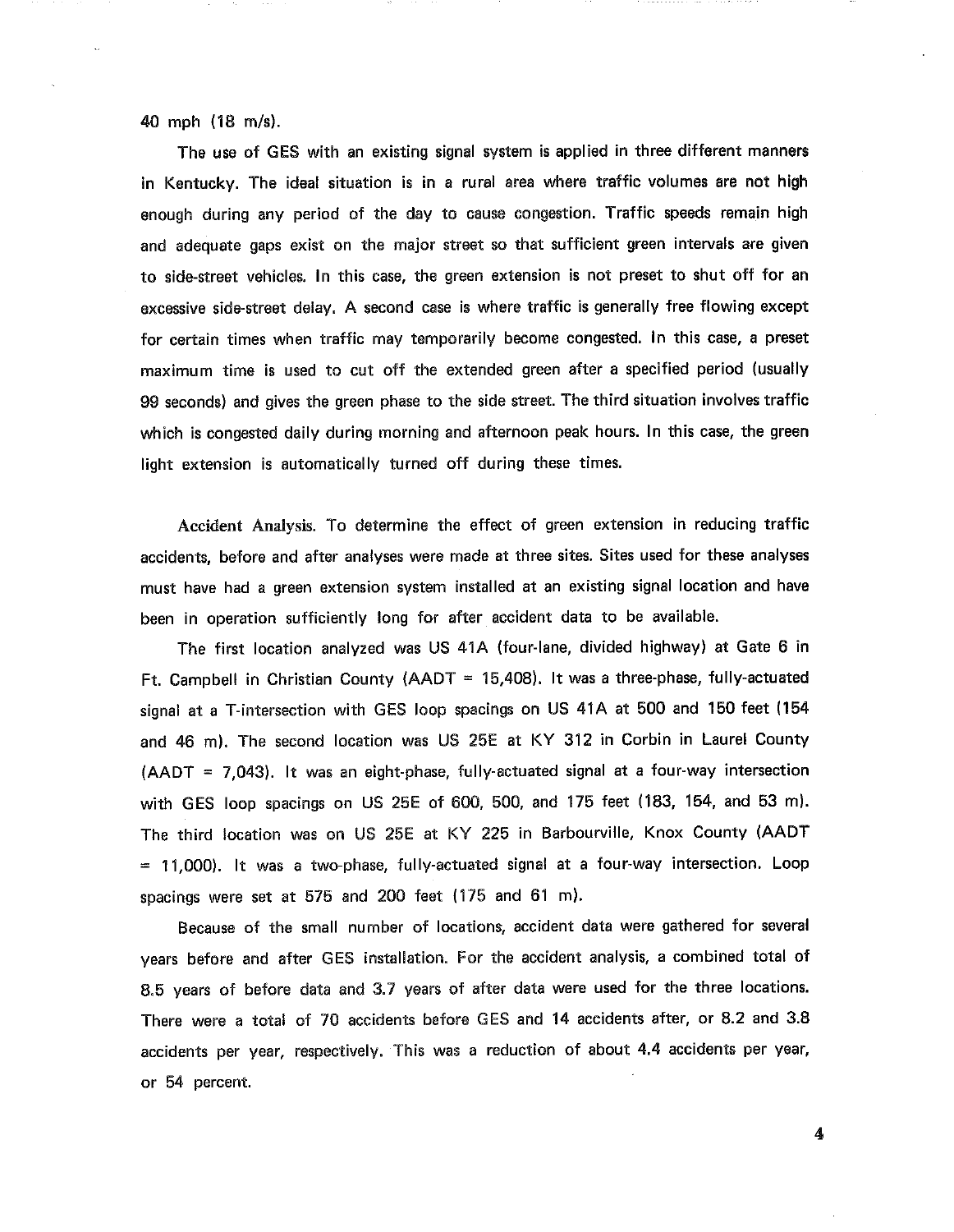Accidents were classified by type, and rear-end accidents were reduced about 75 percent (from 3.3 to 0.8 per year). Right-angle accidents decreased about 31 percent (from 3.9 to 2.7 per year), and other types of accidents experienced minor reductions. The number of each type of accident was reduced approximately by a half after installation of GES. The average accident severity was found to be unchanged due to green extension. This was expected since the largest accident reductions involved rear-end accidents, which are often not as severe as other accident types.

Data Collection. The next objective of this study was to determine the effect of green-extension systems on conflicts, speeds, and delays at high-speed signalized intersections. To accomplish this, data were taken before and after installation of GES at two locations at which the only change between the before and after period was the addition of the GES. The two intersections selected were US 23 at Hoods Creek Pike in Ashland and US 27 at US 150 in Stanford. The sites offered contrasting geometric and traffic conditions and were selected for GES installation because of high-speed, downgrade approaches and large numbers of right-angle and rear-end accidents. One day of before and after data were taken in Ashland. Two days of data collection were completed for each of the before and after periods at Stanford because of low traffic volumes. Data collection began at 8:00 a.m. and ended at 6:00 p.m. each day. Data were collected and recorded in 15-minute intervals. One 15-minute break was usually taken each hour. A 30· to 45-minute lunch break was also taken during each test day.

Traffic Conflict Analysis. A traffic conflict is a traffic violation or an evasive action, such as braking or weaving, which is forced upon a driver to avoid an accident. Traffic conflicts are measures of accident potential and operational problems. Conflicts may be used to quickly evaluate changes in road design, signing, signalization, and environment. Also, conflict studies can be completed with significant quantities of data in as little as one day of observation. An adequate sample of data for a before-and-after accident evaluation would take several years.

The first formal procedure for collection of traffic conflicts data was developed by the General Motors Research Laboratories in 1968 (10). This procedure is currently the basis of routine collection of intersection conflicts in the states of Ohio, Virginia, and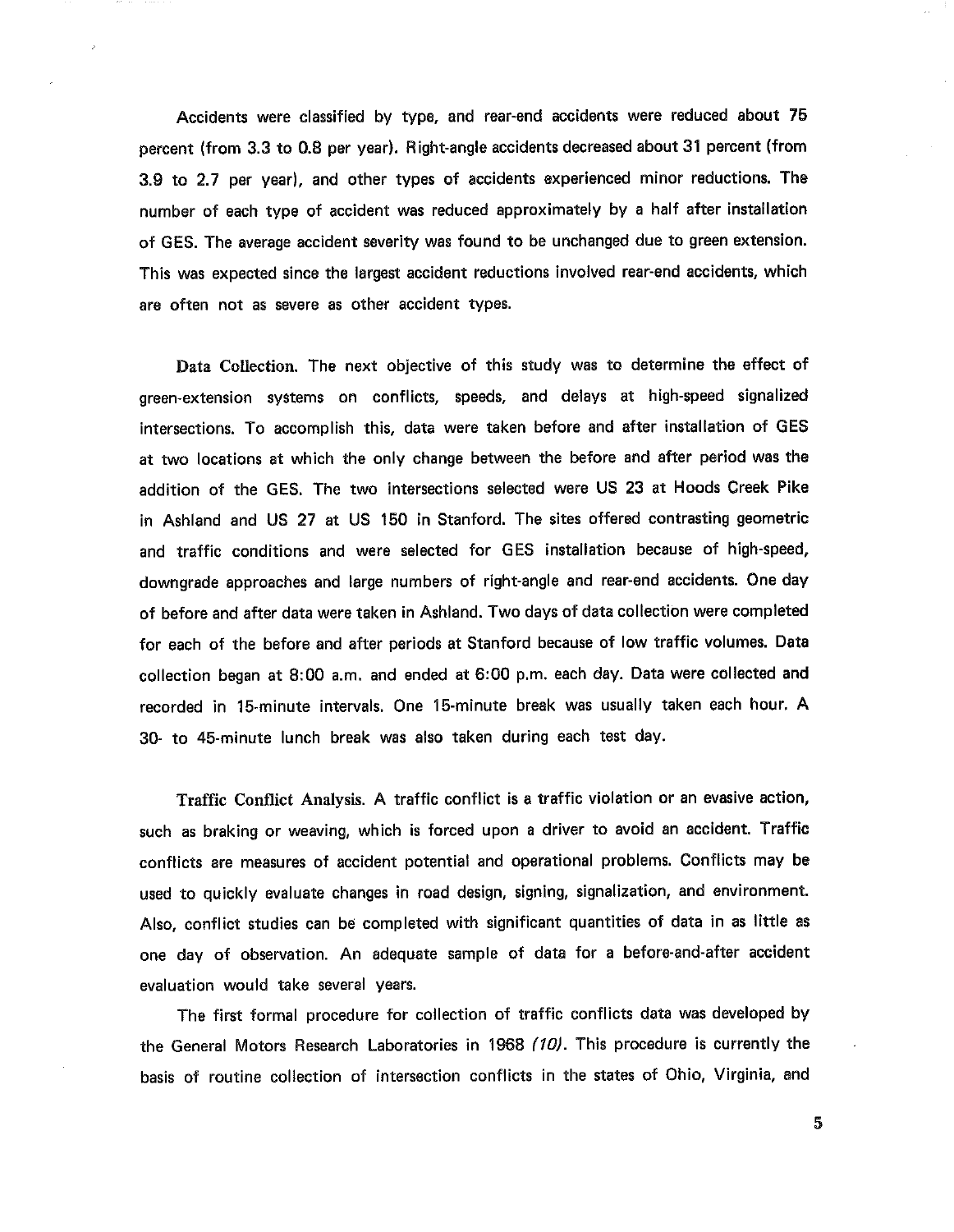Washington, although modifications have been made (11). The conflicts used in the study reported herein were revisions of the General Motors method and were adapted to the dilemma-zone problem. The six types of conflicts, which should theoretically be reduced by the installation of an effective green-extension system, included the following: run red light, abrupt stop, swerve to avoid collision, vehicle skidded, acceleration through yellow, and brakes applied before passing through the intersection.

Summaries of the numbers of conflicts at the two sites are shown in Table 1. In Ashland, there were 126 conflicts during the before period and 66 during the after period. The most frequent conflicts before GES was installed were run red light (89), abrupt stop (20), and brakes applied before passing through (10). During the after period, those conflicts totaled 52, 9, and 1, respectively.

In Stantord, the number of conflicts decreased from 123 to 19 after installation of GES. The majority of conflicts in the before period were acceleration through yellow (46), abrupt stop (39) and run red light (27). In the after period, those values were reduced to 9, 7, and 1, respectively. The conflicts at Stanford were for a total of 4 days of data collection, compared with only 2 days in Ashland.

To determine the statistical reliability that the GES reduces conflicts, a mean difference test (t-test) was used. The sampling periods were the 15-minute intervals for recording conflicts and volumes. The sample size, n, for Ashland was 29 in the before period (n<sub>1</sub>) and 25 in the after period (n<sub>2</sub>). The sample sizes for Stanford were 27 and 29. Where sample sizes are small (n less than 30), the normal distribution is not valid, and the t-test is applicable (12).

The mean conflicts per 15-minute period in Ashland were 4.34 and 2.64 for the before and after periods, respectively. In Stanford, the mean decreased from 4.22 to 0.66 after green extension. The t values were 2.17 for Ashland and 7.00 for Stanford. This corresponds to a probability of only 0.05 that the reduction in conflicts in Ashland was due to chance variation. The probability level for Stanford was only 0.001.

Based on the mean number of conflicts per period, the number of conflicts per hour decreased after green extension from 17.4 to 10.5 in Ashland and from 8.4 to 1.3 in Stanford. This represents a reduction in conflicts of 40 percent in Ashland and 85 percent in Stanford. The average reduction in conflicts per hour at the two sites was 62 percent.

In Ashland, conflicts were few before 11:00 a.m. and were roughly the same before and after GES installation. The number of conflicts per hour then increased between noon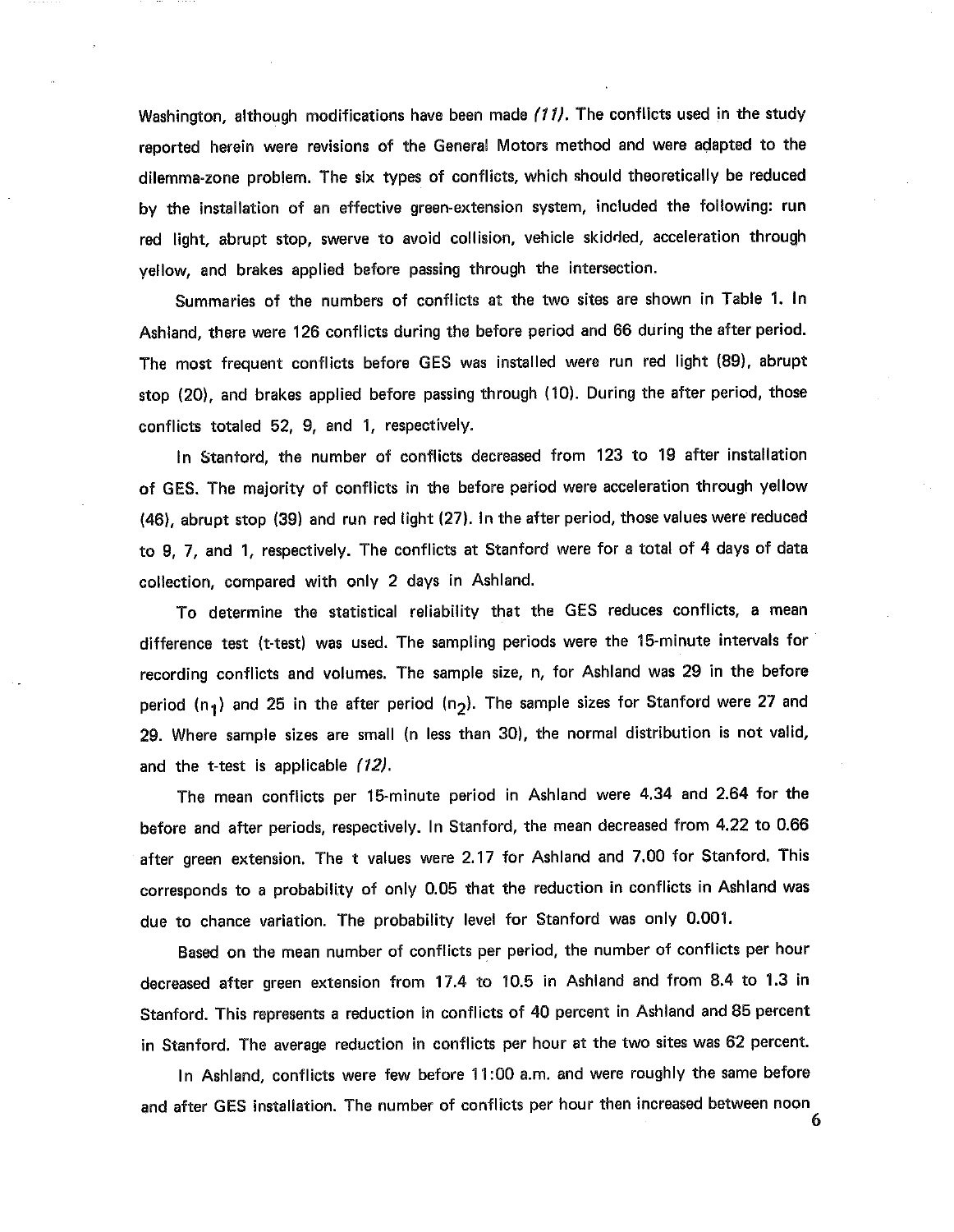and 1:00 p.m. to about 27 and 21 for the before and after periods, respectively. Conflicts then declined during early afternoon before peaking between 4:00 and 5:00 p.m. to <sup>32</sup> (before period) and 12 (after period) (Table 2). In Stanford, conflicts before GES installation varied between 6 and 9 per hour before increasing steadily up to 20 per hour from 3:00 until 6:00 p.m. The conflicts after green extension in Stanford remained between 0 and 3 per hour throughout the day.

In Ashland, average hourly traffic volumes increased 15 percent from 1,398 in the before period to 1,610 in the after period (about 10 months later). In Stanford, a six-percent increase in hourly traffic volumes occurred during the after period from 425 to 452. As volumes increase during the day, conflicts also tend to increase. This can be seen more clearly in Table 2, which gives traffic volumes and conflicts by time of day for the before and after periods.

Correlations between -traffic conflicts per hour and hourly traffic volumes were made for the test sites. In Stanford, an  $r^2$  of 0.73 indicated an excellent correlation between volume and conflicts during the before period. A lower correlation was found for the after period ( $r^2$  = 0.02) where the GES significantly reduced conflicts.

Because of the direct relationship between conflicts and volumes before the GES's were installed, the increase in volume during the after period would indicate an expected increase in conflicts if no improvements were made. The large decrease in conflicts in spite of the volume increase further illustrates the effectiveness of green extension in reducing traffic conflicts.

An analysis was made of conflicts and conflict rates for cars and trucks to further evaluate green extension. To compute conflict rates, random counts were made of the number of turning vehicles on the two major approaches of both intersections. Rightand left-turning vehicles accounted for about 42 and 20 percent in Stanford and Ashland, respectively. Traffic volumes were adjusted to compute "through" volumes on the major street at each intersection, which were divided into the number of conflicts to obtain conflicts per 1,000 through vehicles (Table 3).

In Ashland, the number of car conflicts decreased from 115 to 56; truck conflicts decreased slightly from 11 to 10. Conflict rates for cars decreased from 15.3 to 7.3 (conflicts per 1,000 vehicles) but remained nearly the same for trucks (about 22). Truck conflict rates exceeded those for cars during both periods. The most common conflicts for cars and trucks in Ashland were running red light, although the number and rate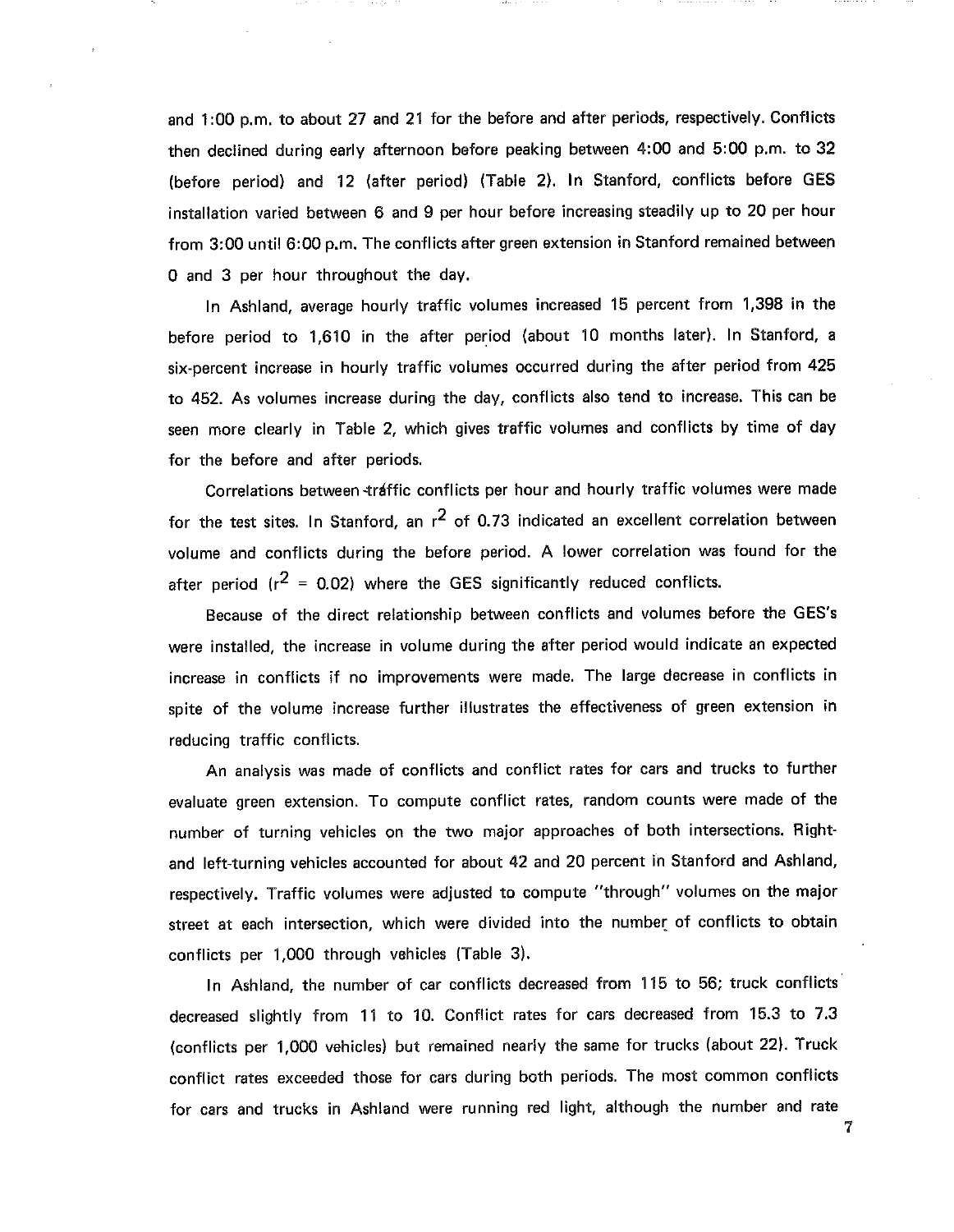of these conflicts were reduced to half after green extension was provided.

Truck conflict rates in Stanford were nearly double those of car rates in the before period (58 to 31). In the after period, the truck and car rates dropped to 3.8 and 5.1, respectively. Acceleration through yellow and abrupt stops were the most common conflicts for cars and trucks at Stanford in the before period, and they were drastically reduced by green extension. Note the conflict problem for all vehicles seems to have been solved in Stanford, while the dilemma-zone problem was not totally solved for trucks in Ashland.

An analysis of traffic conflicts by approach was also made at each intersection. In Stanford, there were large reductions in conflicts -- 96 percent on the northbound approach (46 to 2) and 78 percent on the southbound approach (77 to 17). In Ashland, there was a 60-percent reduction on the southbound approach but only a 39-percent reduction on the northbound approach (this approach had a four-percent downgrade and limited sight distance). Both Stanford approaches are on about three-percent downgrades, and the sight distance is excellent on the northbound approach and only slightly limited by a railroad overpass on the southbound approach. This analysis suggested that sight distance may be a major safety concern at high-speed intersections.

The analysis for each approach showed that the conflict rate (conflicts per 1,000 through vehicles) in Stanford was about twice the rate in Ashland before green extension was provided. In Ashland, the rate dropped from 19.1 to 11.2 on the northbound approach and from 12.4 to 5.0 on the southbound approach. The rates in Stanford dropped from 33.8 to 1.2 and from 34.5 to 7.8 on the northbound and southbound approaches, respectively.

In any analysis employing traffic conflicts, an important consideration is rater consistency. Although great care was taken during field testing to rate conflicts consistently, an independent check was made in Ashland to determine reliability of the raters. Two raters independently counted conflicts on both approaches for 36 periods of 15 minutes each. The average number of conflicts per 15-minute period was 1.31 for Rater A and 1.36 for Rater B. The  $r^2$  value was 0.75. Traffic conflict data were, therefore, judged to be highly reliable.

Traffic Efficiency. An important consideration in the installation of green-extension systems is their effect on traffic flow. The indicators used in this analysis were traffic speeds (free flow), vehicle delay, number of non-stopping vehicles on the side street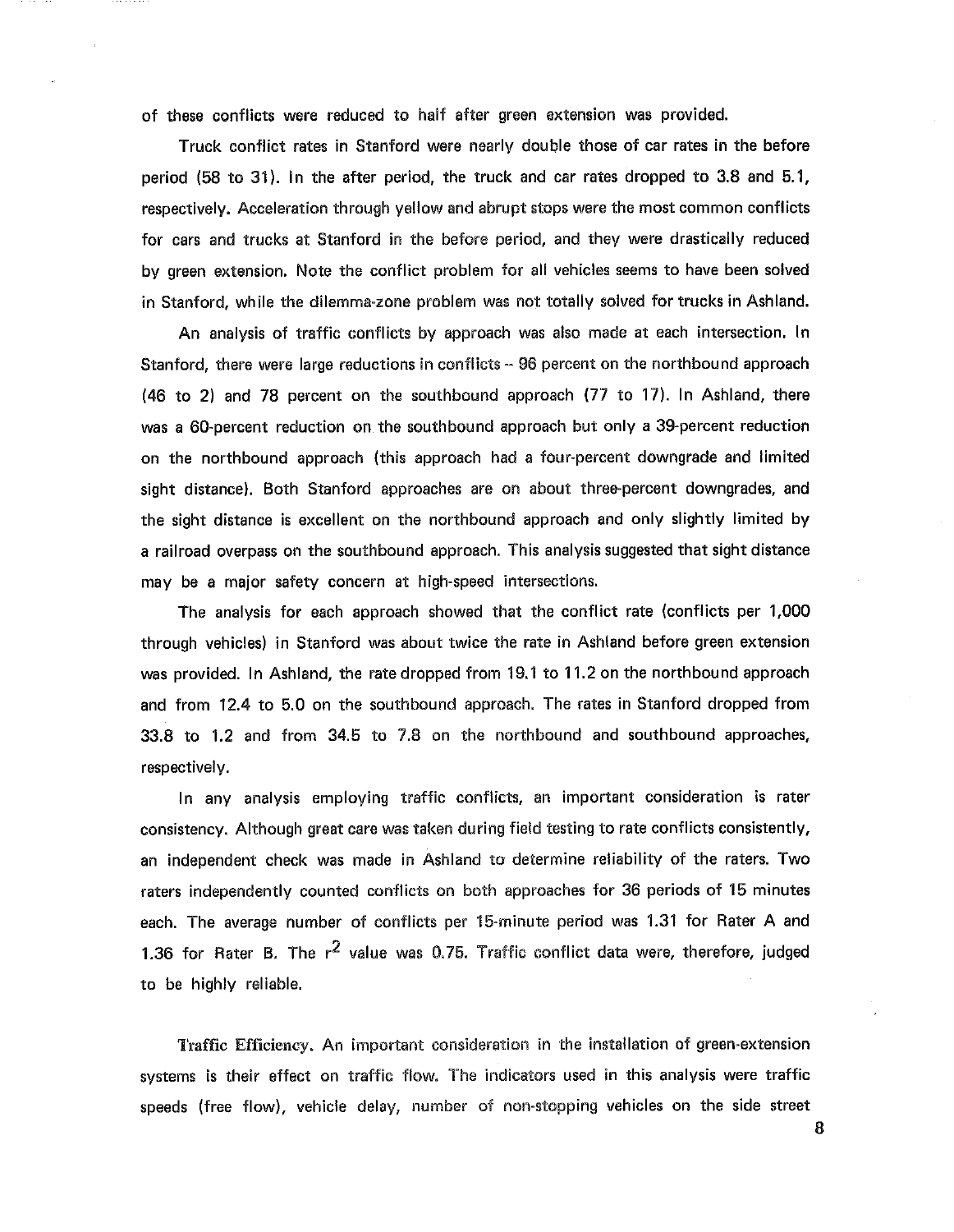(no-stops), and stoppeo vehicles on the side street. All comparisons were made between the before and after conditions.

Traffic Speeds -- Average speeds at the Ashland site were 40.2 mph ( 18.0 m/s) in the before period (sample of 1,668 vehicles). During the after period, the average was 41.7 mph (18.6 m/s) (sample of 1,039 vehicles), an increase of 1.5 mph (0.7 m/s). Northbound vehicles (downhill approach) were about 3 mph (1.3 m/s) faster than southbound vehicles (level approach). In Stanford, speeds also increased slightly from 40.8 mph (18.2 m/s) to 43.6 mph (19.5 m/s) (sample sizes of 598 and 794). The grades and geometries of both approaches are virtually identical.

Stopped Vehicles -- A t-test was used to determine whether there was a significant change in the number of stopped vehicles on the side street after green extension was provided. In all cases, there was no significant change in the number of stopped vehicles after green extension was provided.

Vehicle Delay -- Hourly delays were computed for side-street vehicles at each site in terms of total delay (seconds). Plots were made of total hourly delay versus time of day as shown for the Stanford site in Figure 2. At both sites, the before and after periods showed reasonably similar values throughout the testing day. However, at both sites, the after period had lower delays around the noon rush hour and higher delays during the afternoon rush hour. No significant increase was found in side-street delay at either site.

No-Stop Vehicles -- Another measure of traffic efficiency is the number of non-stopping vehicles on the side street. A reduction in the percentage of no-stop vehicles would suggest a reduction in the efficiency of traffic flow on the side street. The percentage of no-stops in Stanford during the before period was 28.3 compared to 23.0 during the after period. The average number of no-stops per hour for vehicles on the side street was 35.1 during the before period and 27.8 during the after period. There was a significant reduction in percent of no-stops within a 0.01 probability. Right-turning vehicles were not considered in this analysis due to the allowable right-turn-on-red in Kentucky. Reliable no-stop counts were not available for the Ashland site because the high traffic volumes kept the observers occupied with collection of other data.

Economic Analysis. The benefits of green extension were determined from an economic standpoint. The cost of an average accident to the highway user in Kentucky is \$7,112 on high-speed roads. This cost was determined from National Safety Council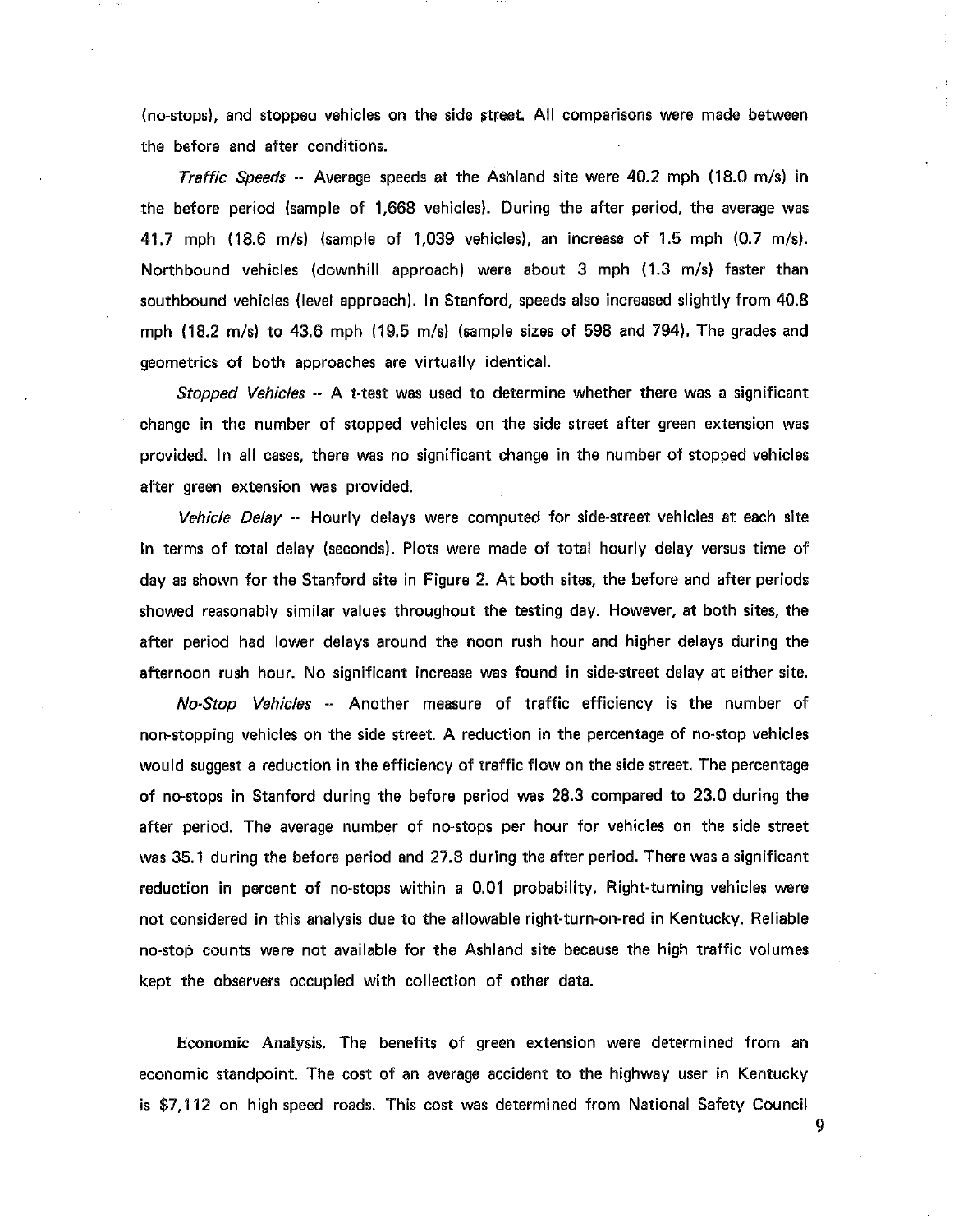accident cost data and the distribution of fatalities, injuries, and property damage accidents in Kentucky (13). An annual interest rate of eight percent was selected. For installation of a green-extension system to an existing signal system, initial cost is approximately \$2.750; and maintenance costs for a 1 0-year period are about \$500 per year.

Accident data showed that there was a 75-percent reduction in mainline, rear-end accidents after green extension was provided. This percentage was used with the \$7,112 cost per accident to determine the annual accident savings for 1 to 12 rear-end accidents per year. While there were also small reductions in several other accident types, only the reduction in rear-end accidents was statistically significant (within 95-percent probability) (14). Present-worth benefits, benefit-to-cost ratio, and total net benefits due to the installation of GES were computed for various numbers of rear-end accidents each year based on an estimated 10-year life. Benefit-cost ratios ranged from 6 for 1 rear-end accident per year to 70 for 12 rear-end accidents per year. Total net benefits which might be expected from green extension (over the 1 0-year life) varied from about \$29,000 to over \$420,000, depending on accident history.

In the economic analysis, no delay costs were included since there was no significant change in vehicle delay at the two sites investigated. However, there is a possibility of increased delay at some high-volume intersections after green extension is provided. The current policy in Kentucky is not to provide green extension wherever unusual traffic delays would result. If increases in delay are later found to be a direct result of green extension, delay costs should be considered in any economic analysis.

#### References

- 1. Parsonson, P. S., Roseveare, R. W., and Thomas, J. M., Jr., Southern Section ITE Technical Council Committee 18, Small-Area Detection at Intersection Approaches, Traffic Engineering, February 1974.
- 2. Olson, P. 0., and Rothery, R., Driver Response to Amber Phase of Traffic Signals, Bulletin 330, Highway Research Board, pp 40-51, 1962.
- 3. Webster, F. V., and Ellson, P. B., Traffic Signals for High Speed Roads, R.R.L. Technical Paper No. 74, 1965.
- 4. Crawford, A., and Taylor, D. H., Driver Behavior and Error during the Amber Period at Traffic Lights, Ergonomics, 5 (4): p 513, 1962.
- 5. Herman, R., et. al., Problem of the Amber Signal Light, Traffic Engineering and 10 ControL Vol 5, September 1963, pp 298-304.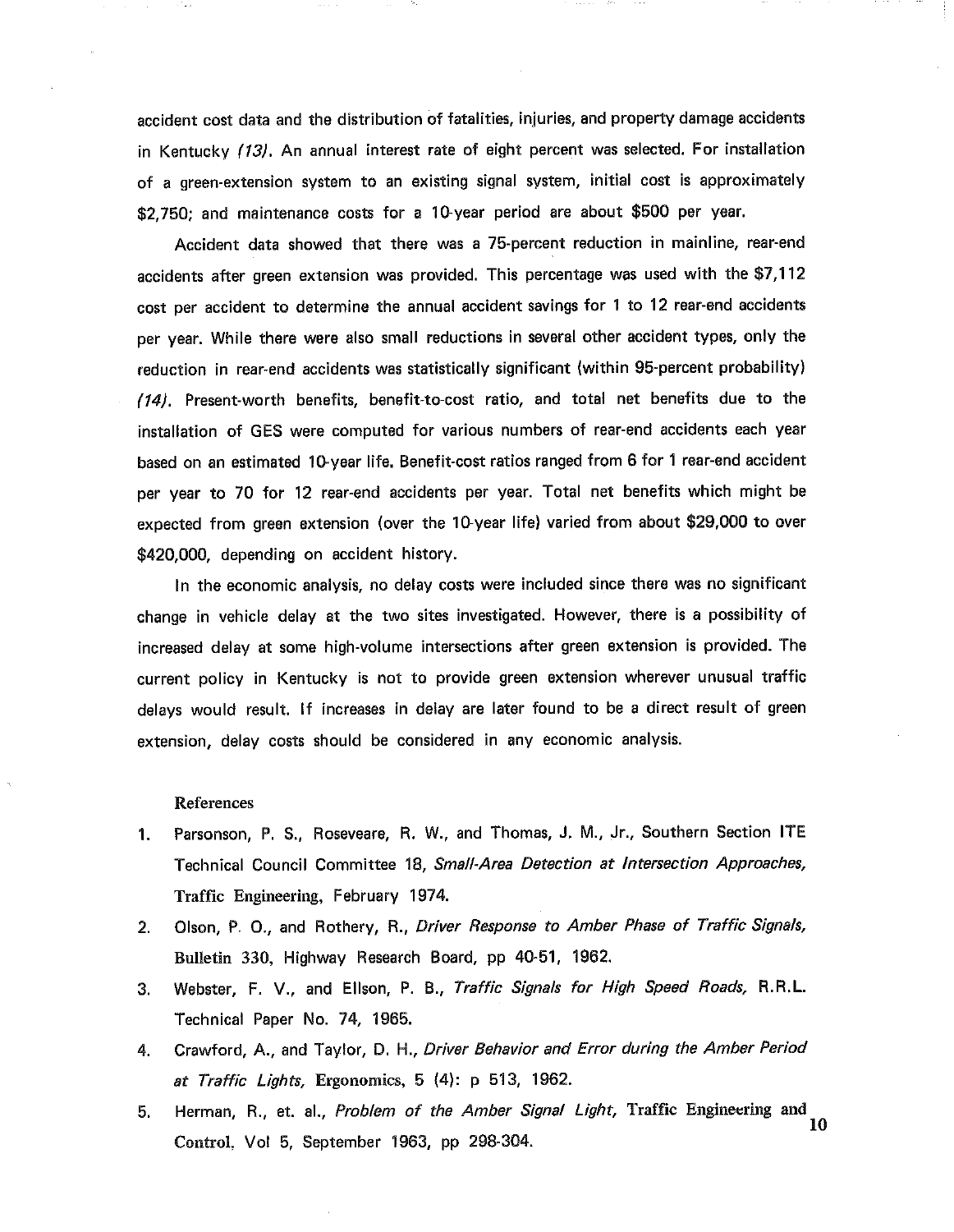6. Minnesota Department of Highways, 1972 unpublished, (from Reference 1 above).

 $\mathbb{Z}_{2}$  ,  $\mathbb{Z}_{2}$ 

- 7. A Policy on Geometric Design of Rural Highways, American Association of State Highway Officials, 1965.
- 8. Sarasota Engineering Company, Inc., Green Extensions Systems, January 1973.
- 9. Southern Section ITE Technical Council Committee 18, Large-Area Detection at Intersection Approaches, Traffic Engineering, June 1976.
- 10. Perkins, S. R., and Harris, J. 1., Traffic Conflict Characteristics; Accident Potential at Intersections, General Motors Research Publication GMR-718, December 7, 1967.
- 11. Baker, W. T., An Evaluation of the Traffic Conflicts Technique, Record No. 384, Transportation Research Board, June 1972.
- 12. Pignataro, L. J., Traffic Engineering Theory and Practice, Prentice Hall, 1973.
- 13. Agent, K. R., Development of Warrants for Left-Turn Phasing, Kentucky Bureau of Highways, August 1976.
- 14. Michael, R. M., Two Simple Techniques for Determining the Significance of Accident-Reducing Measures, Public Roads, Vol 30, No. 10, October 1959.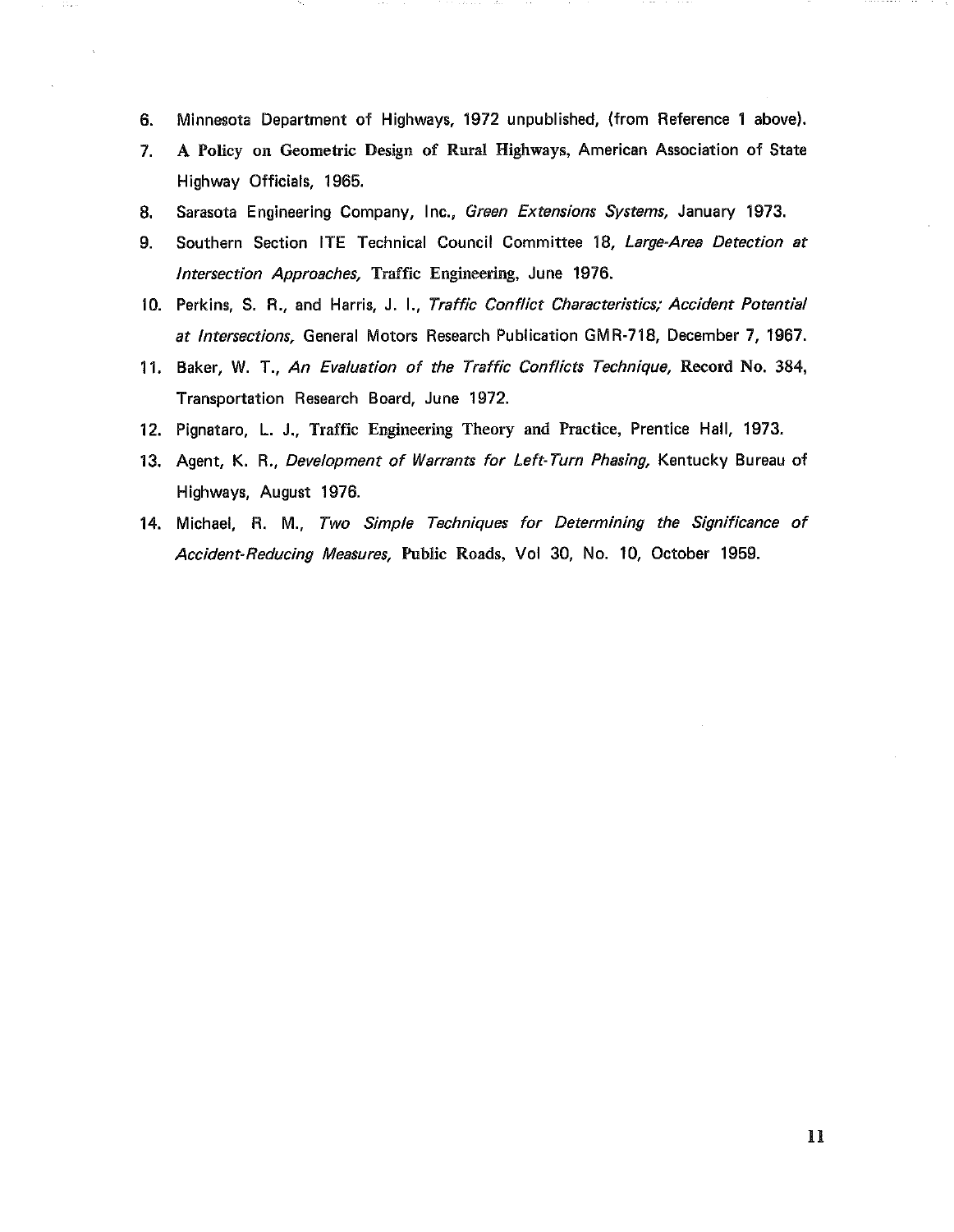

 $\mathcal{A}(\mathcal{E},\mathcal{E})$ 

Dilemma-Zone Curves for Kentucky Drivers. Figure 1.

Р.,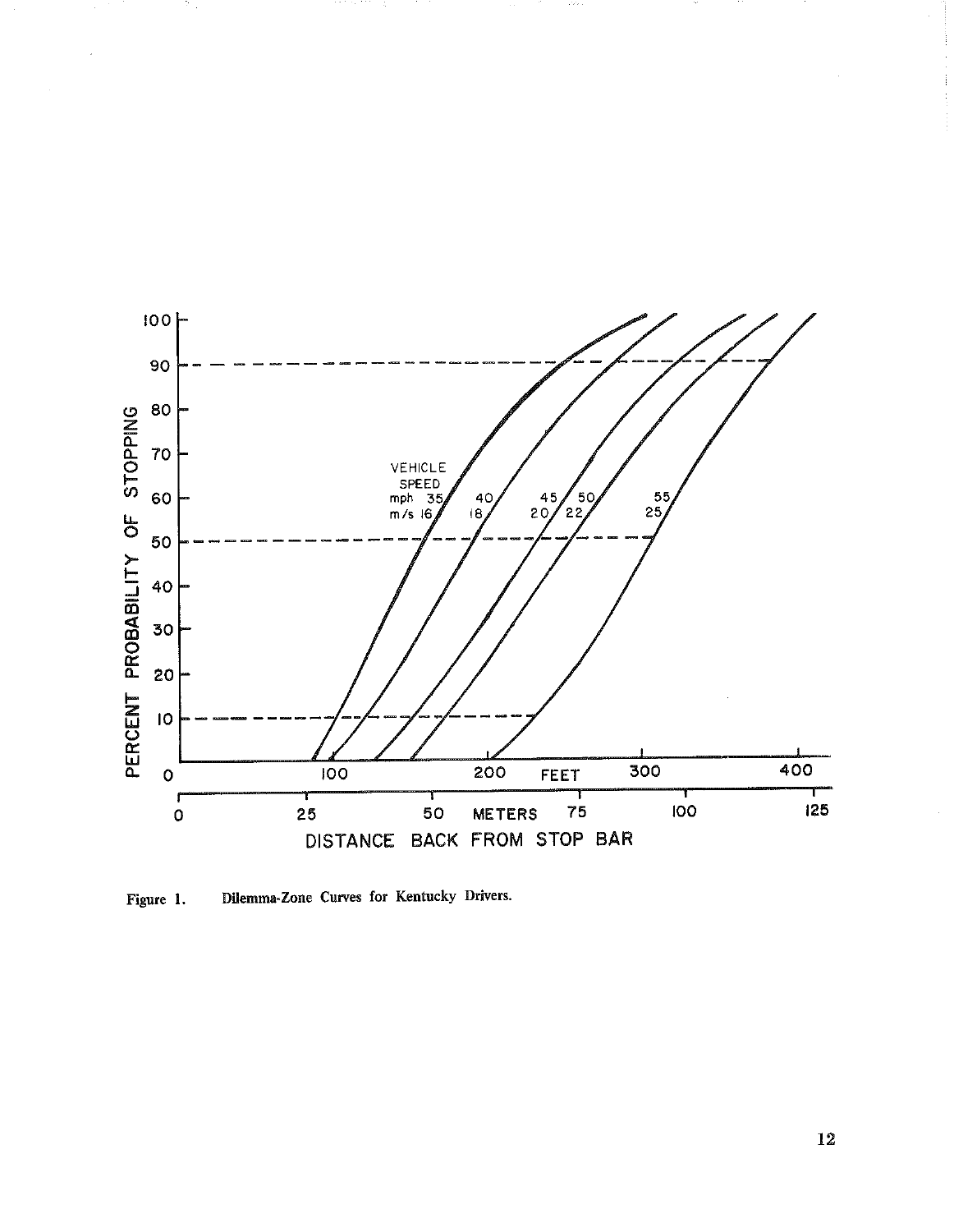

a sta katalan

Figure 2. Side-Street Delay versus Time of Day at the Stanford Site before and after GES Installation.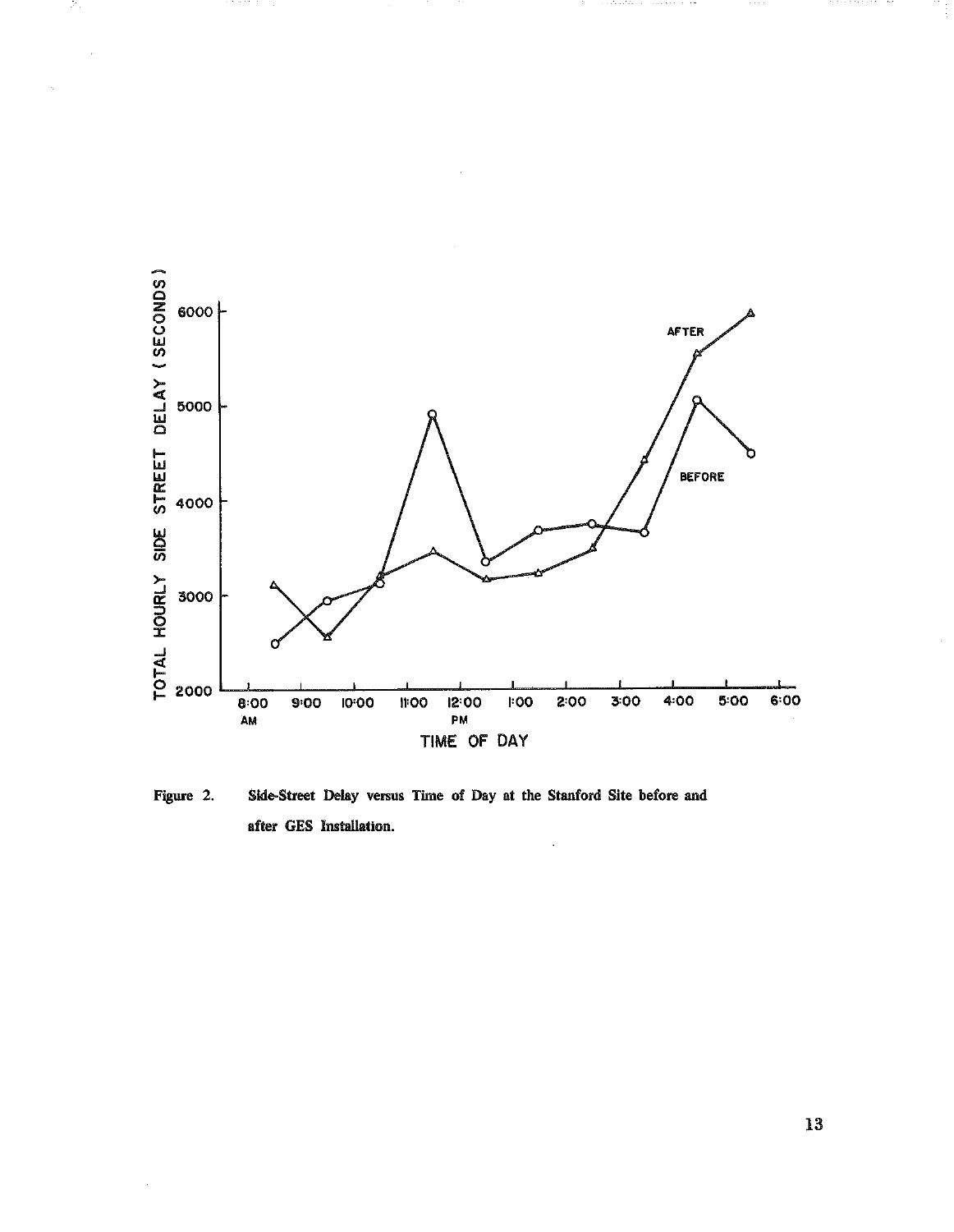|                     |                                         |                | BEFORE PERIOD  |                | AFTER PERIOD |  |
|---------------------|-----------------------------------------|----------------|----------------|----------------|--------------|--|
|                     | LOCATION TYPE OF CONFLICT NUMBER        |                | PERCENT        | NUMBER         | PERCENT      |  |
| <b>ASHLAND</b>      | RUN RED LIGHT                           | 89             | 71             | 52             | 79           |  |
| LZ DAYS<br>OF DATAI | ABRUPT STOP<br>VEHICLE SWERVED TO       | 20             | 16             | 9              | 14           |  |
|                     | AVOID COLLISION                         | O              | $\Omega$       | 0              | 0            |  |
|                     | VEHICLE SKIDDED<br>ACCELERATION THROUGH | $\Omega$       | $\Omega$       | 3              | 5            |  |
|                     | YELLOW<br>BRAKES APPLIED BEFORE         | $\overline{1}$ | 5              | $\bf{1}$       | 1            |  |
|                     | PASSING THROUGH                         | 10             | 8              | $\mathbf{I}$   | ı            |  |
|                     | TOTALS                                  | 126            | 100            | 66.            | 100          |  |
| STANFORD            | RUN RED LIGHT                           | 27             | 22             | $\mathbf{1}$   | 5            |  |
| (4 DAYS<br>OF DATA) | ABRUPT STOP<br>VENICLE SWERVED TO       | 39             | 32             | 7              | 37           |  |
|                     | AVOID COLLISION                         | $\overline{c}$ | $\overline{c}$ | 0              | 0            |  |
|                     | VEHICLE SKIDDED<br>ACCELERATION THROUGH | 3              | $\overline{2}$ | $\Omega$       | $\Omega$     |  |
|                     | YELLOW<br>BRAKES APPLIED BEFORE         | 46             | 37             | 9              | 47           |  |
|                     | PASSING THROUGH                         | -6             | 5              | $\overline{2}$ | 11           |  |
|                     | TOTALS                                  | 123            | 100            | 19             | 100          |  |

tra conservation

a na matangan sa Panguna

 $\sim$   $\sim$ 

## TABLE 1. DISTRIBUTION OF CONFLICTS BEFORE AND AFTER INSTALLATION OF GREEN-EXTENSION SYSTEMS

## TABLE 2. TRAFFIC VOLUMES AND CONFLICTS BY HOUR CF DAY

|          |       |                    |          | <b>ASHLAND</b>                                       |                       | <b>STANFORD</b> |                                                             |                              |  |  |
|----------|-------|--------------------|----------|------------------------------------------------------|-----------------------|-----------------|-------------------------------------------------------------|------------------------------|--|--|
| TIME     |       |                    | HOURLY   | CONFLICTS<br>PER HOUR<br>VOLUME BEFORE GES AFTER GES | CONFLICTS<br>PER HOUR | <b>HOURLY</b>   | <b>CONFLICTS</b><br>PER HOUR<br>VOLUME BEFORE GES AFTER GES | CONFLICTS<br><b>PER HOUR</b> |  |  |
| 8:00 TO  |       | 9:00 A.M.          | 1.027    |                                                      | 8                     | 340             |                                                             |                              |  |  |
| 9:00 TO  |       | -10:00             | 938      |                                                      |                       | 374             |                                                             |                              |  |  |
|          |       | $10:00$ TO $11:00$ | 1.050    |                                                      |                       | 389             |                                                             |                              |  |  |
| 11:00 TO |       | 12:00              | 1.306    | 21                                                   | 15                    | 386             |                                                             |                              |  |  |
| 12:00    | -TO.  | 1:00 P.M.          | 1.403    | 26                                                   | 22                    | 370             |                                                             |                              |  |  |
| 1:00     | םד    | 2:00               | 1,480    | 25.                                                  |                       | 345             |                                                             |                              |  |  |
| 2:00     | - T O | 3:00               | $1.64 +$ | 23                                                   |                       | 384             | n                                                           |                              |  |  |
| 3:00 TO  |       | 4:00               | 1.704    | 19                                                   |                       | 470             | 10                                                          |                              |  |  |
| 4:00     | - 10. | 5:00               | 1.506    | 32                                                   |                       | 612             | 13                                                          |                              |  |  |
| 5:00 TO  |       | 6:00               | 1,923    | 25                                                   | Q                     | 583             | 20                                                          |                              |  |  |